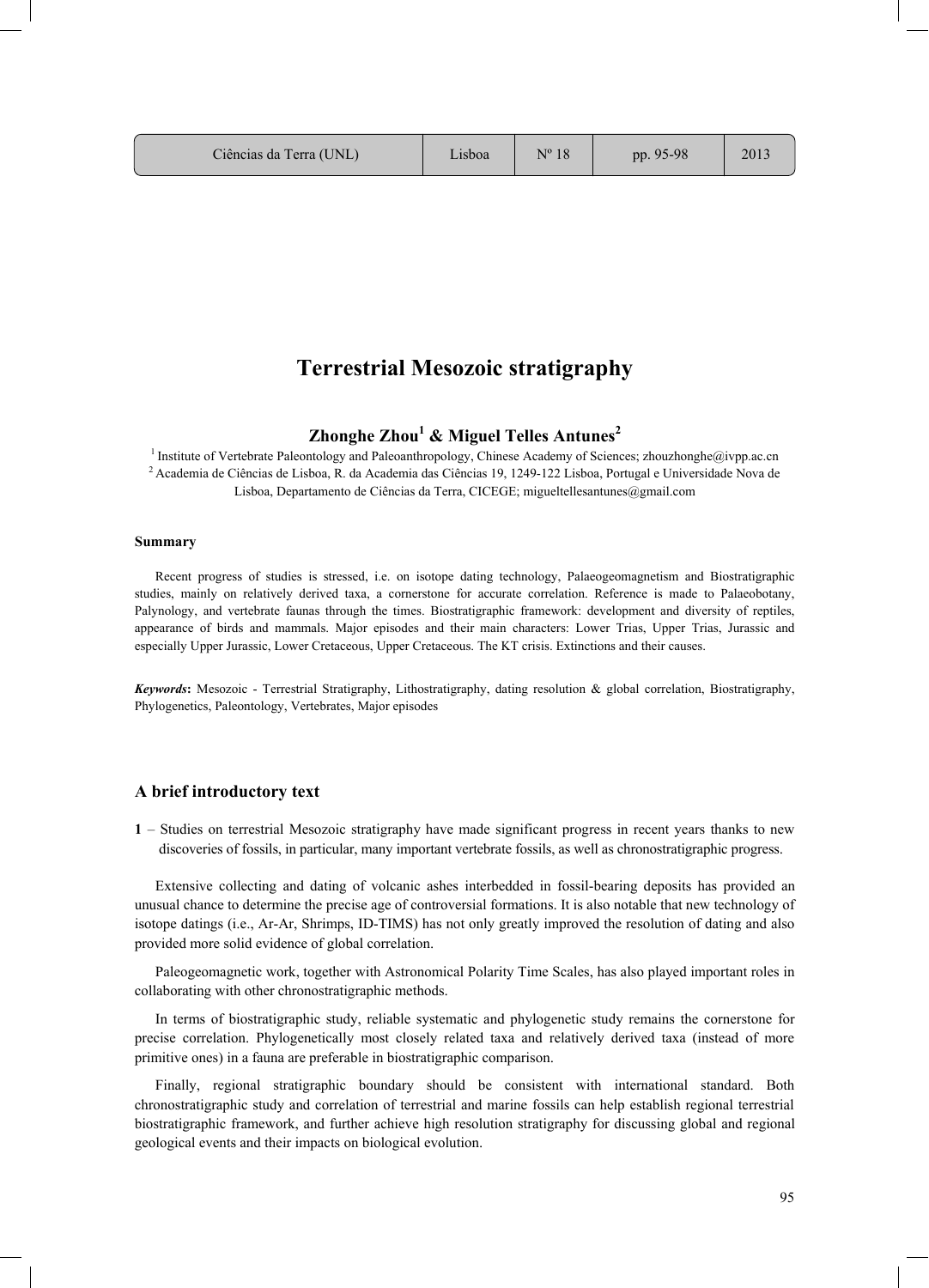\_\_\_\_\_\_\_\_\_\_\_\_\_\_\_\_\_\_\_\_\_\_\_\_\_\_\_\_\_\_\_\_\_\_\_\_\_

**2** – Terrestrial Mesozoic Stratigraphy relies, of course, on lithostratigraphy on a regional scale; climate conditions heavily influenced sedimentation processes and life as well. Mesozoic terrestrial Stratigraphy also relies on paleontological characters, either of Paleobotany / Palinology or on vertebrate fossils. Of course, a general synthesis is a quite unattainable goal.

As a whole, the conquest of land had been accomplished still in Paleozoic times, amphibians being a successful group. In the seas, a lot of extinctions occurred, i.e. of most agnathans and placoderm fishes.

Amniotic eggs and more impermeable teguments as a protection against desiccation, as well as modifications concerning the respiratory organs (and secondary palate) and limbs, paved the way for better adaptations to terrestrial environments. Reptiles acquired those features and further ones, as more robust vertebral column and limbs. After the moist conditions that prevailed during Carboniferous, crisis related to great changes of climates during latest Paleozoic went on. Aridic conditions developed and more or less continued in Lower Triassic. Latest Paleozoic is marked as a time of great extinctions concerning marine faunas; deep, even if less spectacular changes also occurred in terrestrial domains. Evolutionary progress has been a major feature as far as reptiles are concerned. Rapid diversification occurred. Mammalian reptiles acquired a remarkable role, as in Gondwana lands. Some ones acquired a sort of 'dorsal sail' sustained by vertebral neurapophyses as a maybe thermal control feature, as well as thermal control, isolating devices as hairs (and maybe fur). Mammals become much diversified, although very small or quite small at best.

On the other hand, Mesozoic is marked by success of reptiles. Mandibular muscles became stronger, a feature that is related to skull changes and broadening of temporal openings. Early reptiles had no temporal openings and hence were less different from amphibian anatomy. Other ones developed a lower temporal fossa, and later an upper temporal opening. Skull structure is typical of reptile differentiation; and mammalian skull structures also derive from some previous, reptilian types with but a single, lateral temporal opening. Meanwhile, a key anatomical structure underwent deep evolutionary changes, i.e. the mandible. From a several bone structure in reptiles, it became a single, mandibular bone made up by the fused left and right dentaries, while other formerly mandibular, very modified bones acquired new functions in the ear.

Among others, that of archosaurs, including forms adapted to diverse environments, as pterosaurs, crocodiles (some attaining huge sizes), and specially dinosaurs, including both the largest land animals of all times as well as small but highly differentiated ones. From some dinosaurs descended the birds, whose knowledge progressed very much.

Very broadly speaking, some major episodes can be distinguished as far as vertebrates, the perhaps more conspicuous fossils, are concerned:

- Lower Trias, development of mammalian reptiles following what happened in Upper Permian, the stegocephalian apogee with taxa diversification and attaining large sizes, marked progress of Actinoperygians (chondrosteans and holosteans), moderate development of dipnoans;
- [Middle Trias is represented in several regions by marine deposits, out of our concern here];
- Upper Trias, the early mammals, advanced mammalian reptiles, a "revolution" in reptiles and archosaurs in special with the appearance of the first crocodilians, dinosaurs and maybe the forerunners of birds, chelonians' presence, decadence of the stegocephalians, further development of the actinopterygians;
- Jurassic and especially Upper Jurassic, extinction of stegocephalians, development of mammals and birds, spectacular development of dinosaurs, coelacants, progress of the actinopterygians with development of teleosteans;
- Lower Cretaceous, continuation of the previous, Upper Jurassic vertebrate patterns, of course with modifications;
- Upper Cretaceous, with a major change marked by worldwide seas transgressive movements and as a consequence a great reduction of continental areas and the development of islands – demise and extinction of several dinosaurs, development of mammals, great bird differentiation, development of diverse, many small-sized dinosaurs, great progress on crocodilians, predominance of teleosteans among the